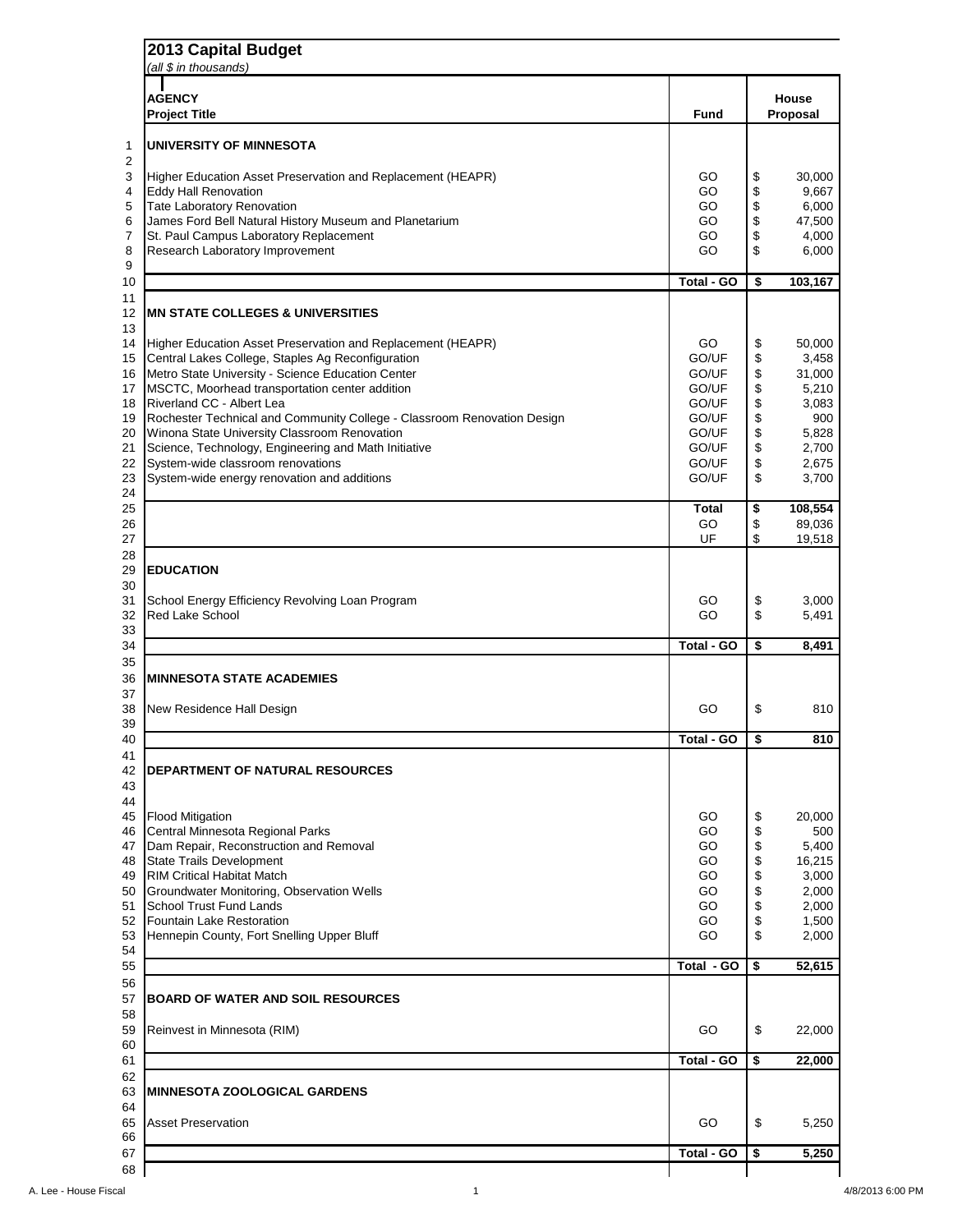|            | <b>2013 Capital Budget</b><br>(all $$$ in thousands)                             |                    |          |                                 |  |
|------------|----------------------------------------------------------------------------------|--------------------|----------|---------------------------------|--|
|            | <b>AGENCY</b><br><b>Project Title</b>                                            | <b>Fund</b>        |          | <b>House</b><br><b>Proposal</b> |  |
| 69         | <b>ADMINISTRATION</b>                                                            |                    |          |                                 |  |
| 70         |                                                                                  |                    |          |                                 |  |
| 71         | <b>Capitol Restoration</b>                                                       | GO                 | \$       | 109,000                         |  |
| 72<br>73   | Agency Relocation                                                                | <b>GF</b>          | \$       | 1,860                           |  |
| 74         |                                                                                  | <b>Total</b>       | \$       | 110,860                         |  |
| 75         |                                                                                  | GO                 | \$       | 109,000                         |  |
| 76<br>77   |                                                                                  | <b>GF</b>          | \$       | 1,860                           |  |
| 78         | <b>AMATEUR SPORTS COMMISSION</b>                                                 |                    |          |                                 |  |
| 79         |                                                                                  |                    |          |                                 |  |
| 80<br>81   | <b>Mighty Ducks HVAC Grants</b>                                                  | GO<br>GO           | \$       | 1,500                           |  |
| 82         | <b>National Spots Center</b><br><b>SW Regional Sports Center</b>                 | GO                 | \$<br>\$ | 3,200<br>4,000                  |  |
| 83         |                                                                                  |                    |          |                                 |  |
| 84         |                                                                                  | Total - GO         | \$       | 8,700                           |  |
| 85<br>86   | <b>MILITARY AFFAIRS</b>                                                          |                    |          |                                 |  |
| 87         |                                                                                  |                    |          |                                 |  |
| 88         | <b>Asset Preservation</b>                                                        | GO                 | \$       | 1,500                           |  |
| 89         |                                                                                  |                    |          |                                 |  |
| 90<br>91   |                                                                                  | <b>Total - GO</b>  | \$       | 1,500                           |  |
| 92         | <b>DEPARTMENT of TRANSPORTATION</b>                                              |                    |          |                                 |  |
| 93         |                                                                                  |                    |          |                                 |  |
| 94         | Local Bridge Replacement and Rehabilitation                                      | GO                 | \$       | 20,000                          |  |
| 95<br>96   | Local Roads with Statewide Improvement Fund<br><b>Greater Minnesota Transit</b>  | GO<br>GO           | \$<br>\$ | 35,000<br>4,920                 |  |
| 97         | <b>MN Valley Regional Rail</b>                                                   | GO                 | \$       | 3,800                           |  |
| 98         | <b>Railroad Warning Devices Replacement</b>                                      | GO                 | \$       | 500                             |  |
| 99         | Passenger Rail                                                                   | GO                 | \$       | 15,000                          |  |
| 101        | 100 Safe Routes to Schools<br>Range Regional Airport                             | GO<br>GO           | \$<br>\$ | 2,000<br>5,000                  |  |
| 102        | Port Development Assistance                                                      | GO                 | \$       | 8,000                           |  |
| 103        |                                                                                  |                    |          |                                 |  |
| 104<br>105 |                                                                                  | <b>Total</b><br>GO | \$       | 94,220                          |  |
| 106        |                                                                                  |                    | \$       | 94,220                          |  |
| 107        | <b>IMETROPOLITAN COUNCIL</b>                                                     |                    |          |                                 |  |
| 108        |                                                                                  |                    |          |                                 |  |
| 109<br>110 | <b>Transit Capital Improvement Program</b>                                       | GO<br>GO           | \$       | 50,000                          |  |
| 111        | Bloomington, Old Cedar Avenue Bridge<br>Springbrook Nature Center                | GO                 | \$<br>\$ | 7,000<br>5,000                  |  |
|            | 112 Inver Grove Heights, Heritage Village Park                                   | GO                 | \$       | 3,500                           |  |
|            | 113 Fish Creek Trail                                                             | GO                 | \$       | 500                             |  |
| 114        | Minneapolis, Sculpture Garden Preservation<br>115 Inflow and Infiltration Grants | GO<br>GO           | \$<br>\$ | 7,000<br>2,000                  |  |
| 116        |                                                                                  |                    |          |                                 |  |
| 117        |                                                                                  | <b>Total - GO</b>  | \$       | 75,000                          |  |
| 118        |                                                                                  |                    |          |                                 |  |
| 119<br>120 | <b>DEPARTMENT of HUMAN SERVICES</b>                                              |                    |          |                                 |  |
| 121        | <b>IMSH, St. Peter Campus - Design &amp; Construct New Facilities, Phase 1</b>   | GO                 | \$       | 36,317                          |  |
|            | 122 Remembering with Dignity                                                     | GO                 | \$       | 195                             |  |
|            | 123 St. David's Center, Hennepin County                                          | GO                 | \$       | 3,750                           |  |
| 125        | 124 Harriet Tubman Center East, Maplewood                                        | GO                 | \$       | 650                             |  |
| 126        |                                                                                  | <b>Total - GO</b>  | \$       | 40,912                          |  |
| 127        |                                                                                  |                    |          |                                 |  |
| 128        | <b>VETERANS AFFAIRS DEPARTMENT</b>                                               |                    |          |                                 |  |
| 129        | 130 Asset Preservation                                                           | GO                 |          |                                 |  |
| 131        |                                                                                  |                    | \$       | 5,335                           |  |
| 132        |                                                                                  | <b>Total - GO</b>  | \$       | 5,335                           |  |
| 133        |                                                                                  |                    |          |                                 |  |